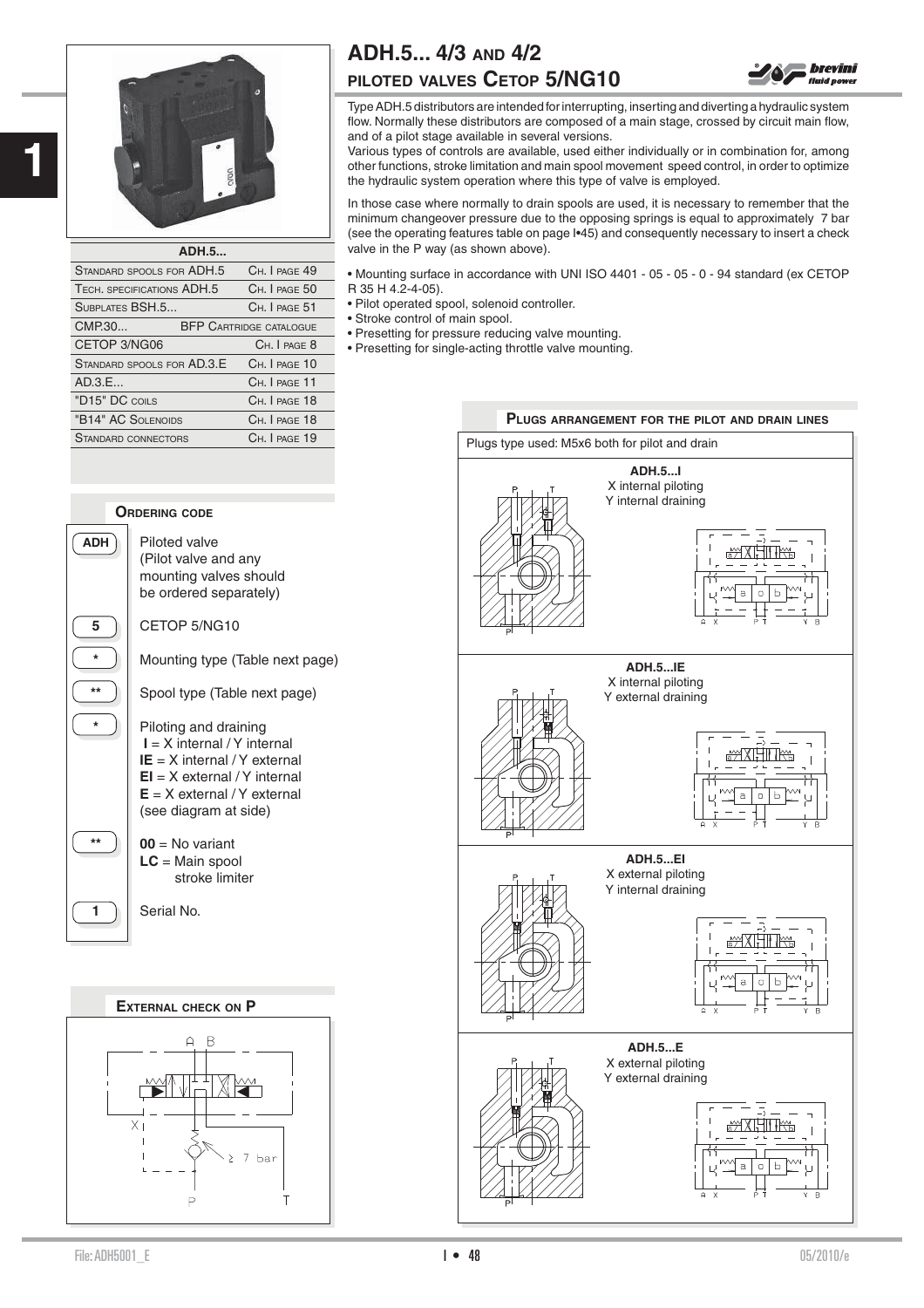

| The diagram an the side shows the pressure<br>drops in relation to spools adopted for normal<br>usage (see table). |
|--------------------------------------------------------------------------------------------------------------------|
| Tests carried out at a constant temperature of $40^{\circ}$ C.                                                     |
| The fluid used wes a mineral besed oil with a                                                                      |

The fluid used was a mineral based oil with a viscosity of 46 mm<sup>2</sup>/s at 40 $^{\circ}$ C.

| Spool | <b>Connections</b>                         |                                            |                   |                  |                  |  |  |
|-------|--------------------------------------------|--------------------------------------------|-------------------|------------------|------------------|--|--|
| type  | $P \rightarrow A$                          | $P\rightarrow B$                           | $A \rightarrow T$ | $B\rightarrow T$ | $P\rightarrow T$ |  |  |
| 01    | 3                                          | 3                                          | 5                 | 5                |                  |  |  |
| 02    |                                            | 3                                          | 6                 | 6                | 3                |  |  |
| 03    |                                            |                                            | 6                 | 6                |                  |  |  |
| 04    |                                            |                                            | 5                 | $\frac{5}{5}$    | 1                |  |  |
| 05    | $\begin{array}{c} 3 \\ 2 \\ 3 \end{array}$ | $\begin{array}{c} 3 \\ 2 \\ 3 \end{array}$ | 5                 |                  |                  |  |  |
| 06-66 | 3                                          | 3                                          | 6                 | 6                |                  |  |  |
| 07    |                                            | 1                                          | 6                 |                  |                  |  |  |
| 10    | 3                                          | 3                                          | 5                 | 5                |                  |  |  |
| 11    | 4                                          |                                            | $\frac{5}{5}$     |                  |                  |  |  |
| 22    |                                            | 4                                          |                   |                  |                  |  |  |
| 14-28 | 3                                          | 3                                          | 7                 | 7                | 2                |  |  |
| 15    | $\frac{3}{3}$                              | $\frac{3}{3}$                              | 4                 | $\frac{5}{5}$    |                  |  |  |
| 16    |                                            |                                            | 4                 |                  |                  |  |  |
| 17    | 3                                          | 3                                          |                   |                  |                  |  |  |
|       | Curve No.                                  |                                            |                   |                  |                  |  |  |

| <b>Connections</b> |                   |                  |                  |  |
|--------------------|-------------------|------------------|------------------|--|
| $P\rightarrow B$   | $A \rightarrow T$ | $B\rightarrow T$ | $P\rightarrow T$ |  |
| 3                  | 5                 | 5                |                  |  |
| 3                  | 6                 | 6                | 3                |  |
| Q                  | ี                 |                  |                  |  |

 $\sum_{\text{fluid power}}$ 

|                                | (* Spools with price increasing)<br><b>SPOOLS AND MOUNTING TYPE</b> |                                        |                                                                                         |                                                                                                                                                                                                 |  |
|--------------------------------|---------------------------------------------------------------------|----------------------------------------|-----------------------------------------------------------------------------------------|-------------------------------------------------------------------------------------------------------------------------------------------------------------------------------------------------|--|
|                                | C mounting                                                          | A mounting                             | <b>B</b> mounting                                                                       | P mounting                                                                                                                                                                                      |  |
| <b>Pilot</b><br><b>Piloted</b> | AD.3.E.03.C<br><b>ADH.5.C</b>                                       | AD.3.E.03.E<br><b>ADH.5.A</b>          | AD.3.E.03.F<br><b>ADH.5.B</b>                                                           | AD3E16E/AD3E16F<br><b>ADH.5.P</b>                                                                                                                                                               |  |
| <b>Scheme</b>                  | $\bar{D} = -1$<br><b>EXEMITING</b><br>$M = 0$                       | X<br>w<br>$\circ$<br>$\texttt{a}$<br>μ | <b>WHITE</b><br>WΝ<br>0   b<br>Д                                                        | $X^+$<br>Ь<br>$\mathbf{a}$<br>$\cup$                                                                                                                                                            |  |
| Spool<br>type                  | ΡŤ<br>$A \times$<br>Y R                                             | $A \times$<br>Y B                      | Y R                                                                                     | Y R<br>A                                                                                                                                                                                        |  |
| 01                             | XETHEL                                                              | XET                                    | $\begin{bmatrix} 1 & 1 \\ 1 & 1 \end{bmatrix} \begin{bmatrix} 1 \\ 1 \end{bmatrix}$     | XHIIT                                                                                                                                                                                           |  |
| 02                             | XHHHHL                                                              | XHH                                    | HHM J                                                                                   | XHIT                                                                                                                                                                                            |  |
| 03                             | XXHHHH                                                              | XHH                                    | HHMT                                                                                    | XHII                                                                                                                                                                                            |  |
| $04*$                          | TEXTER                                                              | TXXI                                   | HHX                                                                                     | <u>HHX</u>                                                                                                                                                                                      |  |
| 05                             | <b>XELT</b>                                                         | XIZ EI                                 | <b>HITIL</b>                                                                            | XHI                                                                                                                                                                                             |  |
| 66                             | <b>XEELIN</b>                                                       | XETI                                   | $\begin{bmatrix} 1 & 1 \\ 1 & 1 \end{bmatrix}$                                          | $\chi_{{\scriptscriptstyle \rm I}{\scriptscriptstyle \rm I}{\scriptscriptstyle \rm I}{\scriptscriptstyle \rm I}{\scriptscriptstyle \rm I}{\scriptscriptstyle \rm I}{\scriptscriptstyle \rm I}}$ |  |
| 06                             | $\boxed{\prod_{i=1}^{r} \prod_{i=1}^{r} \prod_{i=1}^{r} }$          | XHH                                    | HHM                                                                                     | KHIT                                                                                                                                                                                            |  |
| $07*$                          | XXHIHH                                                              | XNH                                    | <b>FILTE</b>                                                                            | MHE                                                                                                                                                                                             |  |
| $10*$                          | <b>XXHHIII</b>                                                      | XXII                                   | $\begin{bmatrix} \begin{smallmatrix} 1 & 1 \\ 1 & 1 \end{smallmatrix} \end{bmatrix}$    | XHII                                                                                                                                                                                            |  |
| $11*$                          | <b>EXECUT</b>                                                       | <b>HYH</b>                             | $\begin{bmatrix} 1 & 1 \\ 1 & 1 \end{bmatrix}$ . $\begin{bmatrix} 1 \\ 1 \end{bmatrix}$ | EHI                                                                                                                                                                                             |  |
| $22*$                          | XHHZE                                                               | XEIII                                  | HKH                                                                                     | XHH                                                                                                                                                                                             |  |
| $14*$                          | <b>THEFX</b>                                                        | THE                                    | HXIXI                                                                                   | MHX                                                                                                                                                                                             |  |
| $28*$                          | <b>THEFIX</b>                                                       | VMH                                    | HKK                                                                                     | HHX                                                                                                                                                                                             |  |
| 15                             |                                                                     | XIHIN                                  | MHH                                                                                     |                                                                                                                                                                                                 |  |
| 16                             |                                                                     | XHII                                   | <b>XHII</b>                                                                             |                                                                                                                                                                                                 |  |
| 17                             |                                                                     | ZHI I                                  | ZHH                                                                                     |                                                                                                                                                                                                 |  |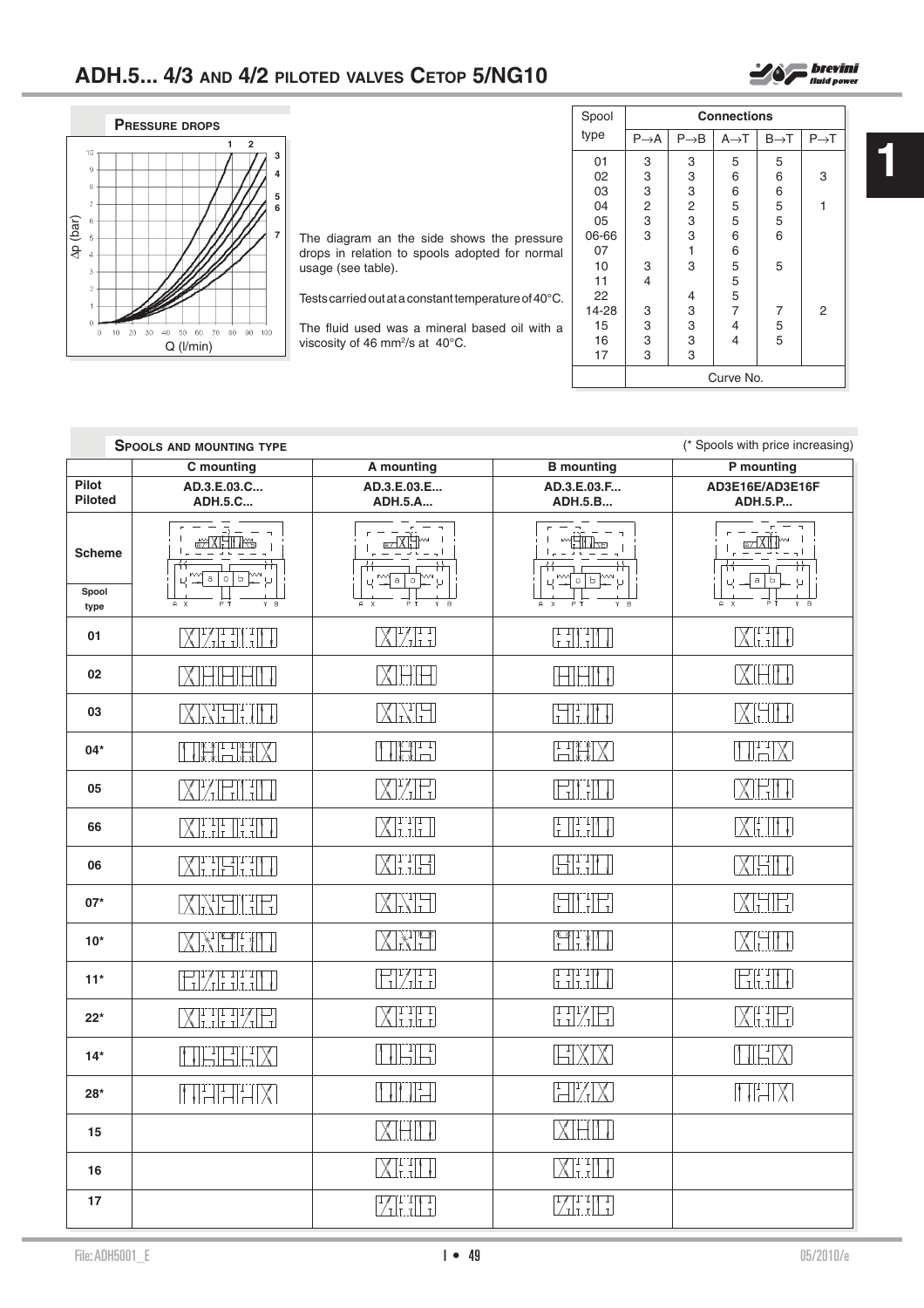**1**

| Max. operating pressure ports P/A/B<br>Max. operating pressure port T (int. drainage)<br>Max. pressure on T (ext. drainage)<br>Max. piloting pressure<br>Min. piloting pressure<br>Max. flow<br>Piloting oil volume engagement 3 position valves<br>Piloting oil volume engagement 2 position valves<br>Hydraulic fluid<br>Fluid viscosity<br>Fluid temperature<br>Max. contamination level<br>Weight ADH5 without pilot valve<br>Weight ADH5 with pilot valve with 1 AC solenoid<br>Weight ADH5 with pilot valve with 1 DC solenoid | 320 bar<br>160 bar<br>250 bar<br>250 bar<br>7 bar<br>100 l/min<br>$0.8 \text{ cm}^3$<br>$1.6 \text{ cm}^3$<br>mineral oil DIN 51524<br>$10 \div 500$ mm <sup>2</sup> /s<br>$-20^{\circ}$ C $\div$ 75°C<br>class 10 in accordance with<br>NAS 1638 with filter $B_{25} \ge 75$<br>2,7 Kg<br>4 Kg<br>4,2 Kg |
|--------------------------------------------------------------------------------------------------------------------------------------------------------------------------------------------------------------------------------------------------------------------------------------------------------------------------------------------------------------------------------------------------------------------------------------------------------------------------------------------------------------------------------------|-----------------------------------------------------------------------------------------------------------------------------------------------------------------------------------------------------------------------------------------------------------------------------------------------------------|
|                                                                                                                                                                                                                                                                                                                                                                                                                                                                                                                                      |                                                                                                                                                                                                                                                                                                           |
|                                                                                                                                                                                                                                                                                                                                                                                                                                                                                                                                      |                                                                                                                                                                                                                                                                                                           |
| Weight ADH5 with pilot valve with 2 AC solenoids<br>Weight ADH5 with pilot valve with 2 DC solenoids                                                                                                                                                                                                                                                                                                                                                                                                                                 | 4,3 Kg<br>4,7 Kg                                                                                                                                                                                                                                                                                          |
|                                                                                                                                                                                                                                                                                                                                                                                                                                                                                                                                      |                                                                                                                                                                                                                                                                                                           |

**PILOT SOLENOID CONTROL VALVE SPECIFICATIONS** FOR DIFFERENT CONTROLS, PLEASE CONTACT OUR TECHNICAL ARON SERVICE

## **SWITCHING TIMES PILOTED VALVE OPERATING CURRENT ENERGIZING DE-ENERGIZING**

| <b>PRESSURE</b><br>(bar) |                    | centre-extern<br>(ms) | extern-centre<br>(ms) |  |
|--------------------------|--------------------|-----------------------|-----------------------|--|
| 50<br>100<br>200         | <b>ALTERNATING</b> | 30<br>25<br>20        | 50                    |  |
| 50<br>100<br>200         | <b>DIRECT</b>      | 40<br>35<br>30        | 60                    |  |

3 position valve. The values are indicative and depend on the hydraulic circuit, the fluid used and the variations in pressure, flow rate and temperature.